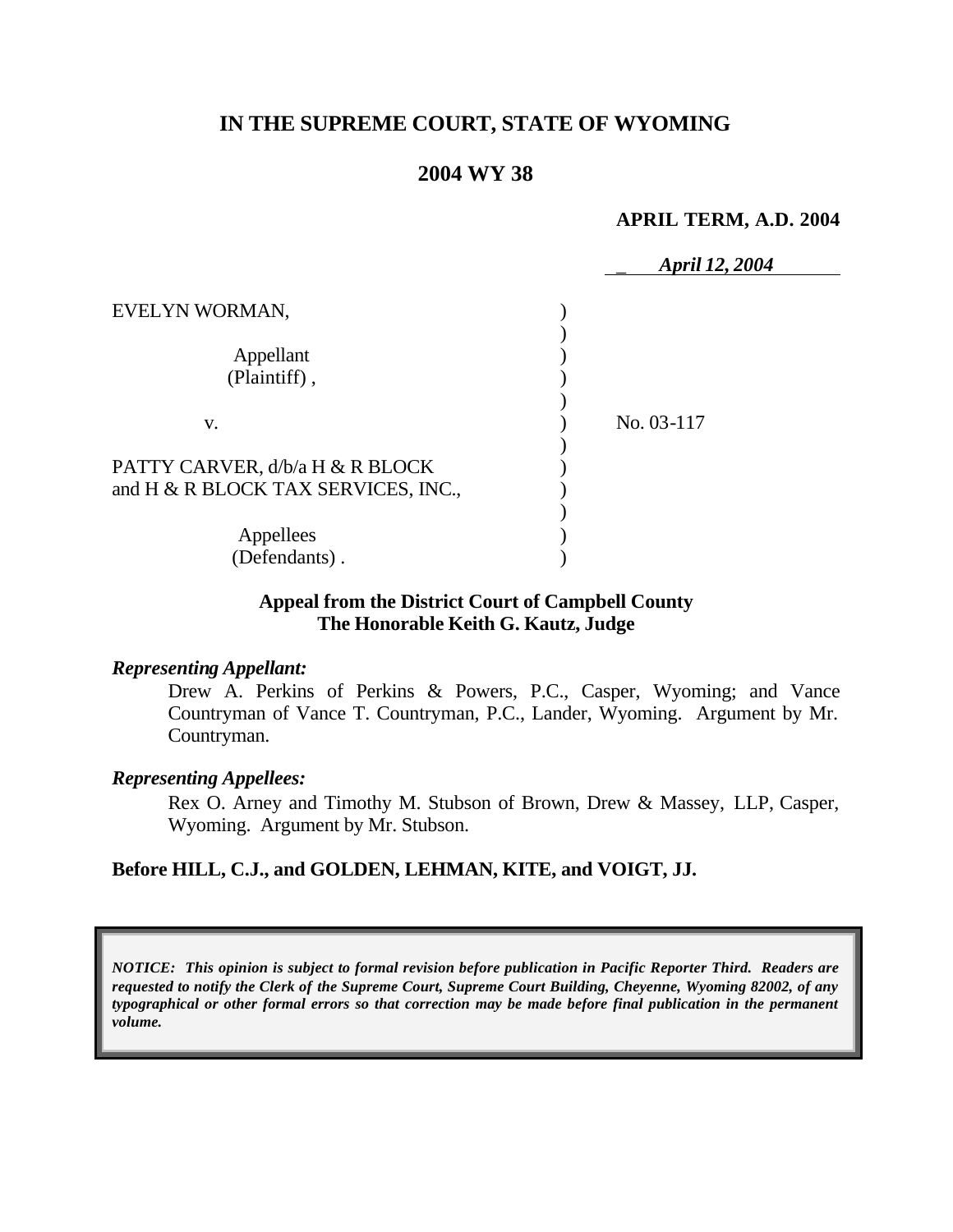#### **HILL, Chief Justice.**

[¶1] In an earlier opinion, we remanded this case to the district court for the trial of claims of alleged wrongful misconduct by Patty Carver (Carver) and H & R Block (Block) that resulted in tax penalties and interest being assessed against Evelyn Worman (Worman). *Worman v. Carver*, 2002 WY 59, 44 P.3d 82 (Wyo. 2002) (*Worman I*). A trial was held February 10-14, 2003. The trial resulted in a verdict favorable to Worman, awarding her both general and punitive damages. Carver and Block asked the district court to grant a motion for judgment as a matter of law under W.R.C.P. 50. The district court granted the motion, finding that there was not sufficient evidence to support the jury's verdict. We will affirm.

#### **ISSUES**

[¶2] Worman poses this issue in very simple terms:

Was there sufficient evidence to support the jury's verdict in favor of [Worman].

Carver and Block articulate the issues more broadly:

1. Whether…Worman presented any evidence of damages where this Court has previously held, and where the jury was instructed, that she was entitled only to an award of interest and penalties and where she provided no evidence that she paid no [sic] interest and penalties as a result of [Carver's and Block's] conduct.

2. Whether…Worman established causation where the only evidence presented at trial established that amounts unreported on her income tax returns were the result of her husband's willful misrepresentations and where no evidence was introduced to establish that…Carver had been provided information sufficient to determine that the Wormans had taken, but not reported[,] income.

3. Whether…Worman established a claim for punitive damage against…Block where [Worman] presented only limited evidence regarding its involvement in this case and where no evidence of willful and wanton misconduct was raised.

### **FACTS AND PROCEEDINGS**

[¶3] In *Worman I*, we set out these background facts:

Lee and Evelyn worked for Farmers Cooperative Association (Farmers Co-op) in Gillette. Lee was the general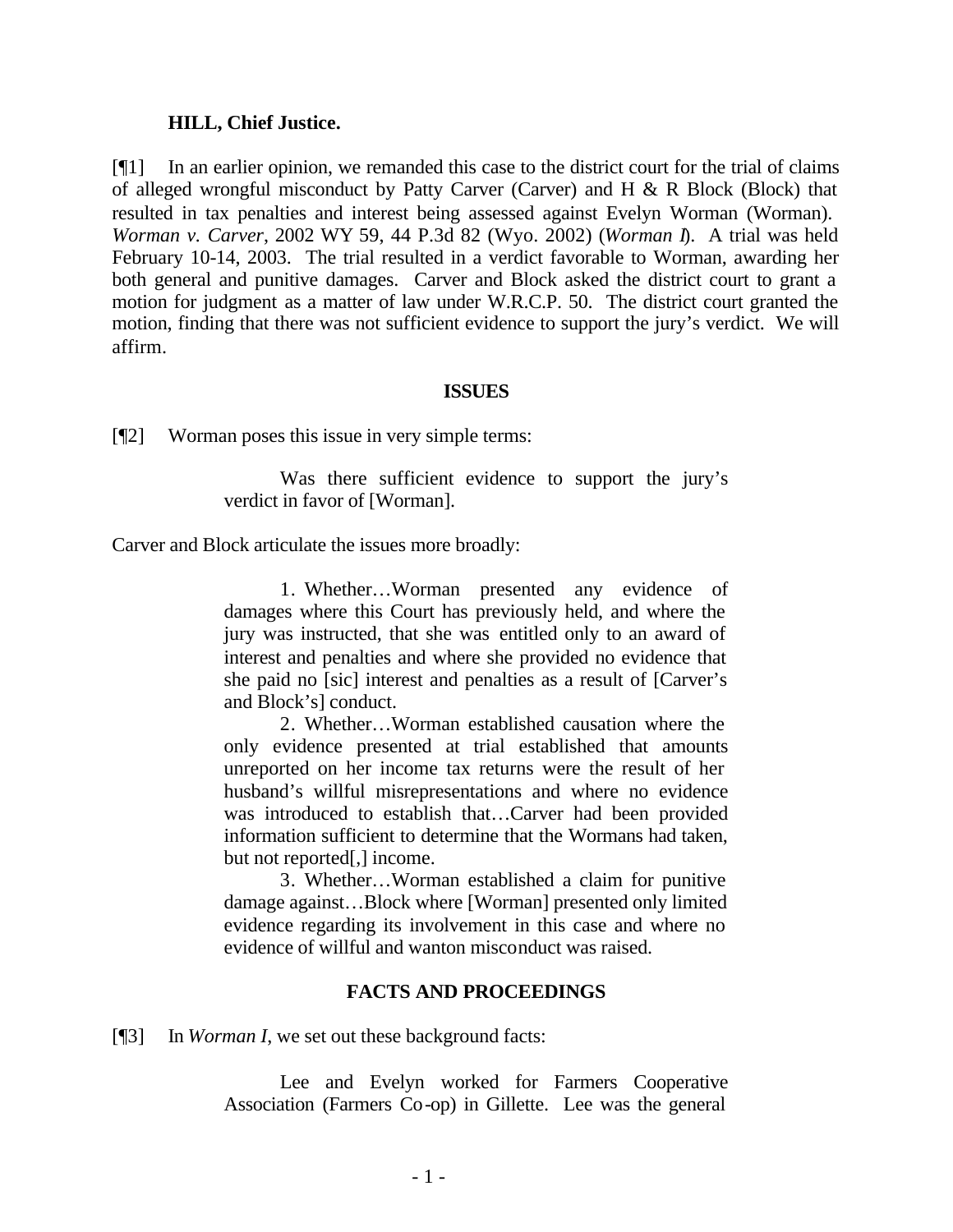manager, and Evelyn was a bookkeeper. Ms. Carver operated an H & R Block tax service franchise (Gillette H & R Block) in Gillette.

In 1982, Lee became involved in a trucking company known as Whelchel Trucking with his brother-in-law, Ernie Whelchel (Ernie). Ernie was married to Lee's sister, Dorothy Whelchel (Dorothy). The Whechels divorced in 1992. Lee and Ernie disagreed over the extent of Lee's involvement in the trucking company. Lee claimed he was a partner in Whelchel Trucking while Ernie maintained Lee simply loaned him money for the business.

In any event, Whelchel Trucking filed partnership tax returns for several years, listing Ernie and Lee as partners. Gillette H & R Block prepared the Whelchel Trucking returns and the Wormans' individual returns. In 1989, Ernie instructed Ms. Carver not to prepare any more partnership tax returns for Whelchel Trucking.

Whelchel Trucking leased its trucks exclusively to Farmers Co-op. In 1991, Lee began writing checks from the Farmers Co-op checking account to his personal account. He wrote on the check stubs that the payments were to Whelchel Trucking, but the checks were made out to his personal account. Lee did not report these funds as income on his personal income tax returns.

The United States charged Lee with four counts of willfully submitting false tax returns in violation of 26 U.S.C. § 7206(1) for the years of 1991 through 1994. Lee was tried before a jury in the federal district court in August 1998, and the jury found him guilty on all four counts. The federal district court denied Lee's motion for a judgment of acquittal notwithstanding the verdict, and Lee appealed. The United States Court of Appeals for the Tenth Circuit affirmed Lee's conviction on April 6, 2000. *United States v. Worman*, No. 98- 8102, 2000 WL 358384 (10th Cir. Apr.6, 2000). [Footnote omitted.]

The Wormans commenced the present action after Lee was convicted of filing false tax returns. They claimed Ms. Carver was negligent in preparing their tax returns and H & R Block Tax Services, Inc. was negligent in its supervision and training of Ms. Carver. In addition, they asserted claims for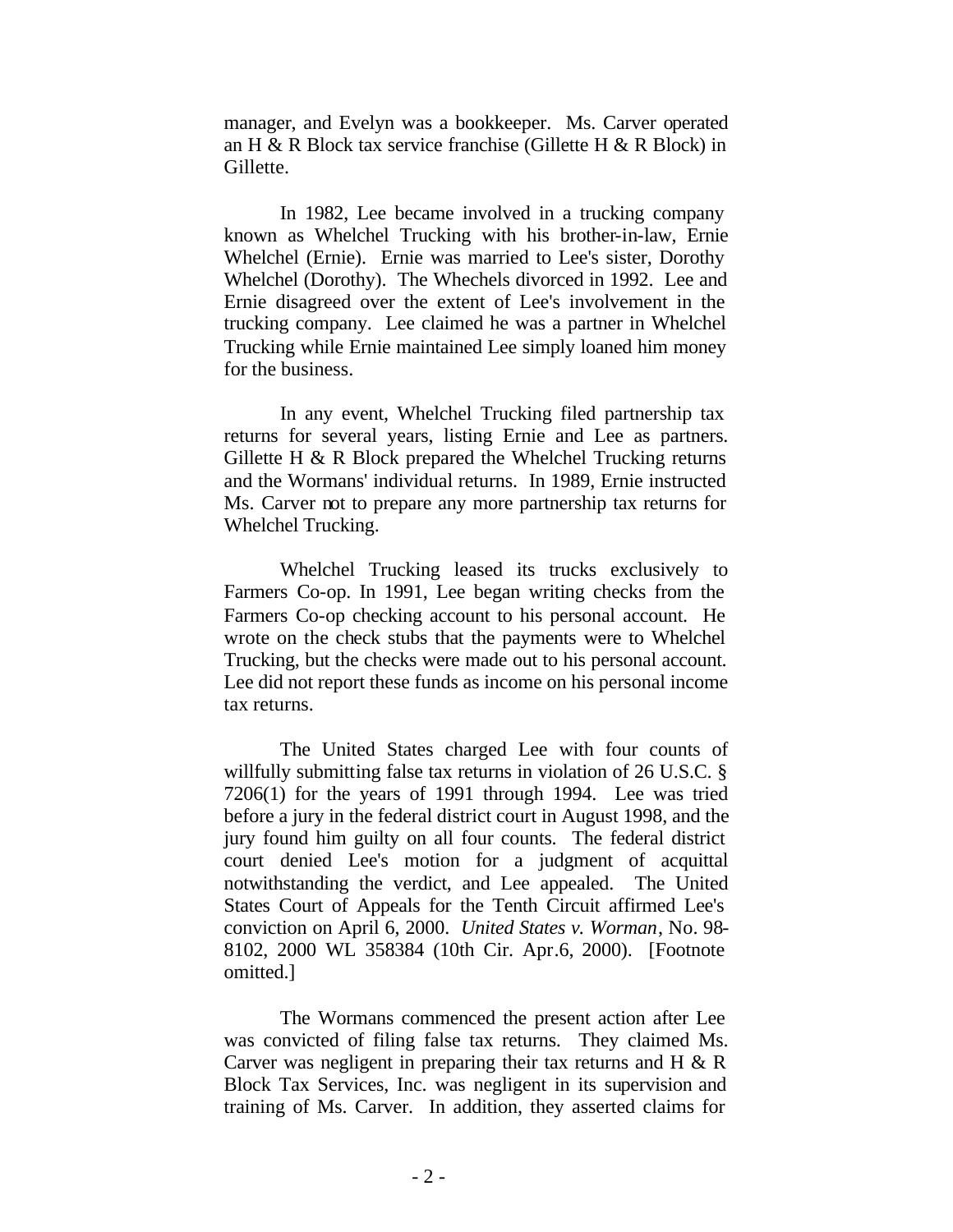negligent misrepresentation, fraud, and *respondeat superior*. The Wormans maintained Lee was convicted of tax fraud because of the appellees' wrongful actions and, as a result, they incurred damages including attorneys' fees in the criminal case, loss of credibility and reputation, loss of value from a civil suit, civil tax penalties and interest, and emotional distress. Evelyn also presented a separate claim for loss of Lee's consortium while he served his prison sentence.

*Worman*, 2002 WY 59, ¶¶3-8, 44 P.3d 82, ¶¶3-8 (Wyo. 2002).

l

[¶4] In *Worman I*, we held that Worman was not in privity with her husband with regard to her individual liability for civil tax penalties. In addition, we held that public policy did not prevent Worman from presenting her independent claim for civil tax penalties and interest, because she may have incurred civil tax penalties and interest even if her husband had not been convicted of a criminal act. *Worman*, ¶¶34 and 38.

[¶5] The central issues in the trial were whether Worman paid "penalties and interest" to the Internal Revenue Service (IRS) because of the negligent acts of Carver and Block,<sup>1</sup> and whether Carver's and Block's negligence was willful and wanton so as to entitle Worman to punitive damages. The jury found in favor of Worman, awarding her \$2,500.00 in general damages and  $$100,000.00$  in punitive damages. The evidence upon which Worman<sup>2</sup> relies to support her claim for general damages is that once Worman became aware that the IRS was investigating her tax returns for the years 1991-94, she paid in \$30,000.00 to the IRS in order to stop the accumulation of penalties and interest on taxes that were likely due. That payment was made in February of 1996. A recomputation of Worman's taxes revealed that she owed about \$27,500.00 in additional taxes. Worman was unable to recover the \$2,500.00 difference because by the time she applied for the refund the statute of limitations had run for the tax years 1991-94. It was undisputed that there was a \$2,500.00 "loss" to Worman, but even Worman's expert witness characterized it as a "loss" and not specifically as "penalties and interest." The question of whether Worman's "loss" was in the nature of penalties and interest is very important because of the instructions that were given to the jury without objection. Instruction No. 14 provided this direction to the jury:

<sup>1</sup> For a general discussion of this subject matter *see*, Phillip E. Hassman, Annotation, *Tax Preparer's Liability to Taxpayer in Connection With Preparation of Tax Return*, 81 A.L.R.3d 1119(1977 and Supp. 2002); also *see Linck v. Barokas & Martin*, 667 P.2d 171 (Alaska 1983); and *Billings Clinic v. Peat Marwick Main*, 797 P.2d 899 (Mont. 1990).

<sup>2</sup> The application of the "innocent spouse" provision of the Internal Revenue Code was not a factor in this case. *See* James John Jurinski, Annotation, *Spouse's Receipt of "Substantial Benefit" as Condition Precluding Entitlement to "Innocent Spouse's" Relief Under 26 USCS § 6013(E)*, 134 ALR Fed 415 (1996 and Supp.2002); and Jason B. Binimow and G. Knapp, Annotation, *Construction and Application of 26 U.S.C.A. § 6015(b)(1)(C), Requiring That Spouse Not Know of Omission of Gross Income From Joint Tax Return to Obtain Innocent Spouse Exemption From Liability for Tax*, 161 ALR Fed 373 (2000 and Supp. 2002).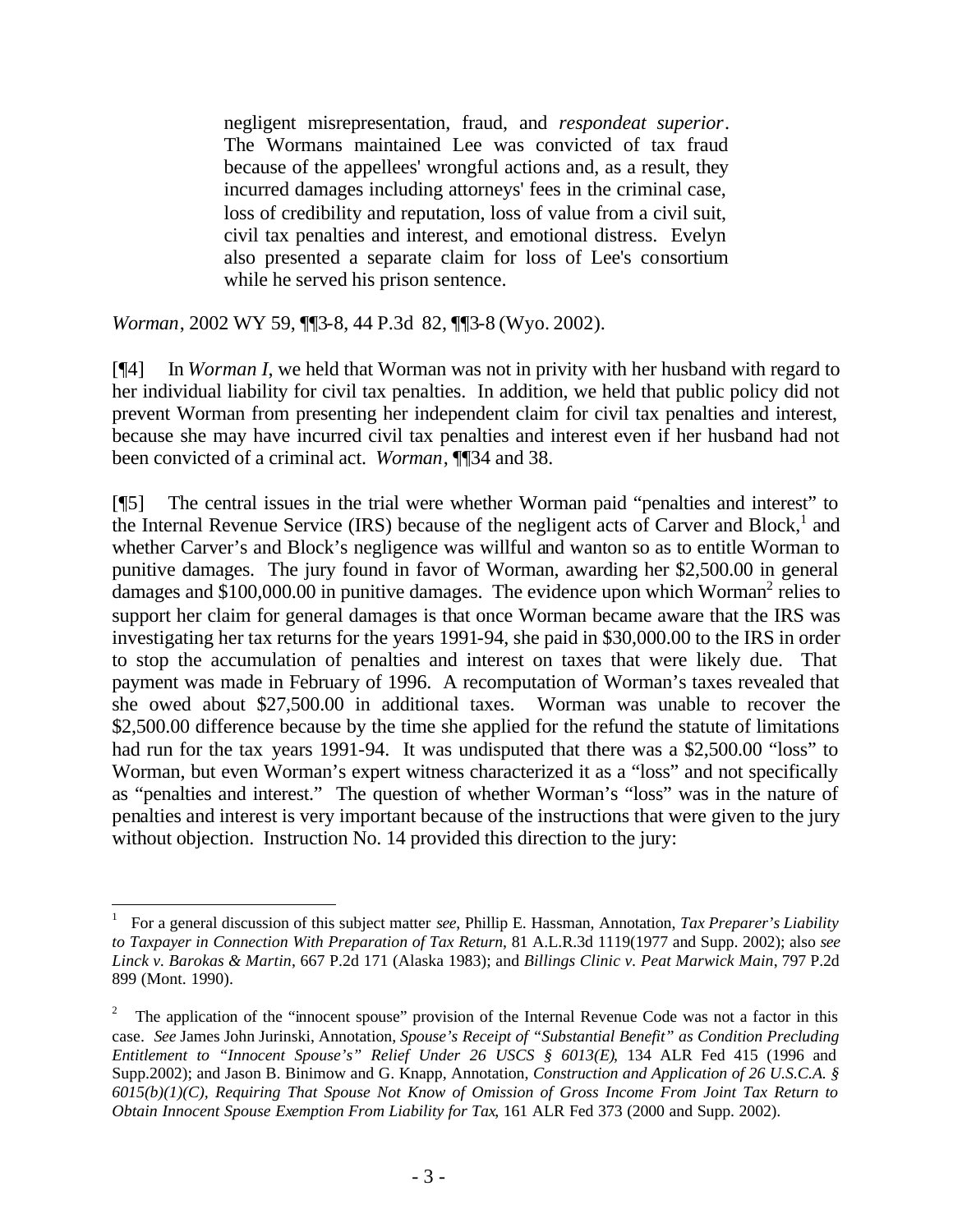Evelyn Worman claims that she incurred damage in the form of penalties and interest owed and paid to the Internal Revenue Service. If you find that she is entitled to damages, you may award her only such penalty and interest as a preponderance of the evidence proves she incurred and was caused by action or inaction of one or both Defendants.

You are not permitted to award speculative damages. No claim is made for any other damage at this point of the case, and you are not permitted to award damages for anything other than penalties and interest owed and paid to the Internal Revenue Service by Evelyn Worman.

[¶6] Included in the instructions packet was this instruction entitled "Explanation of Civil Case:"

> In this case Carver (or her employees) prepared personal income tax returns for [Worman] and her husband. Evelyn Worman claims that Carver negligently failed to include income her husband received on their joint income tax returns for the years 1989 through 1994. She claims that Carver is responsible for the tax penalties and interest she had to pay because that income was not reported. She claims that  $H \& R$  Block is responsible for the results of Carver's negligence because:

- 1) Carver was H & R's agent.
- 2) Carver was a partner with H & R.
- 3) H & R misrepresented (fraudulently
- or negligently) the quality of its franchises.
- 4) H & R failed to properly train or control Carver.

Worman also seeks punitive damages.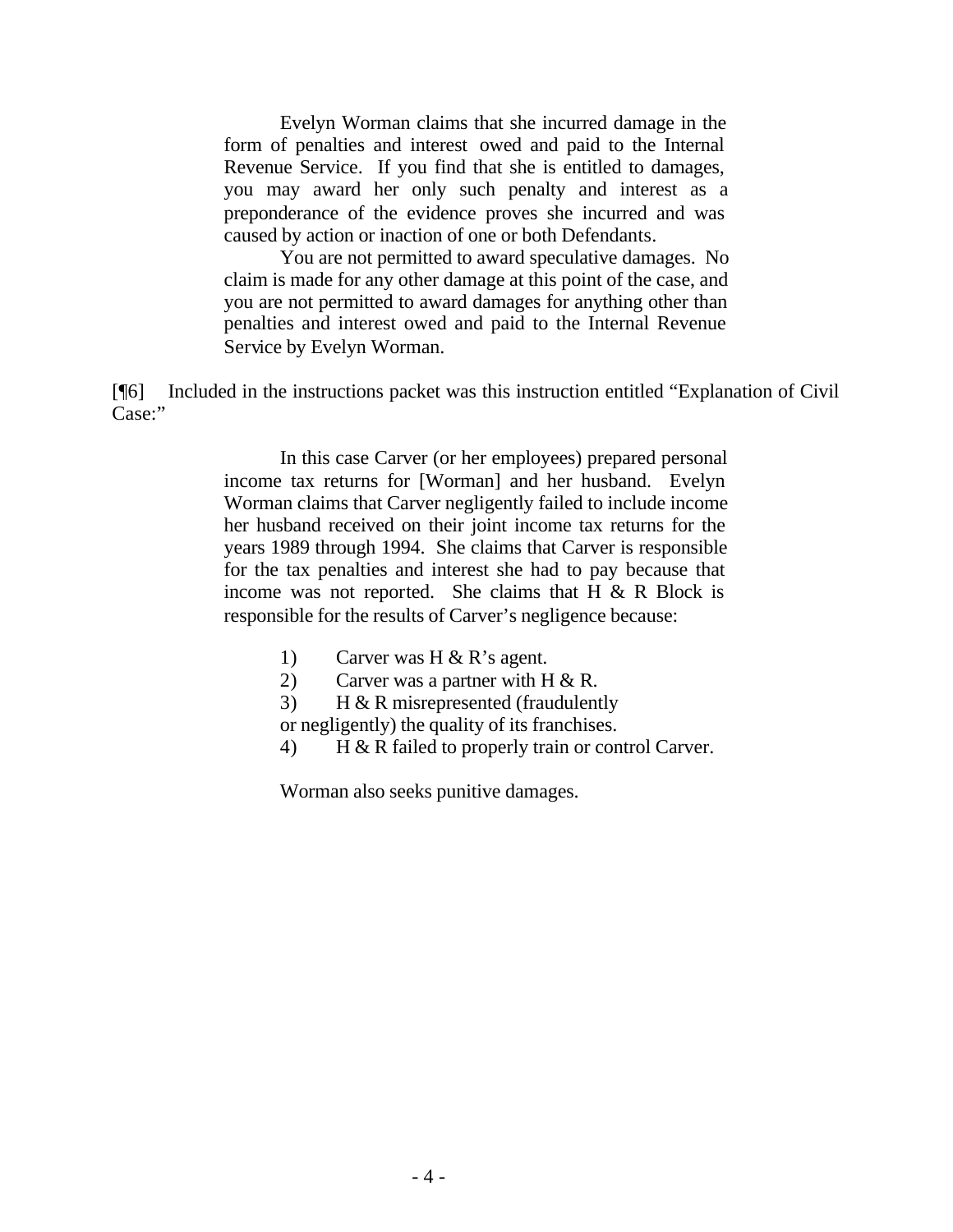[Carver and Block] claim that [Worman's] husband, Lee Worman, caused and is responsible for the under-reported income on [her] income tax returns. They also assert that Carver was not negligent. H & R claims that it did not misrepresent anything, that it has no duty to train or supervise franchises, that it was not a partner with Carver and that Carver was not H  $\&$  R's agent.

[¶7] The jury was also instructed that Worman's husband had been convicted of filing false tax returns, which were the same returns that are the subject of this case, and that her husband did not rely in good faith on any information provided to him by a tax preparer.

[¶8] Because the crux of this appeal is whether or not there was sufficient evidence to support the verdict in favor of Worman, we will incorporate any other additional facts pertinent to the resolution of that issue in our discussion of it.

## **STANDARD OF REVIEW**

[¶9] The applicable standard of review has been ably and comprehensively summarized:

"Despite the fact that judgment as a matter of law should be granted cautiously and sparingly, the district court has an obligation to direct entry of such a judgment where there is legally insufficient evidence to support a verdict on a particular issue." *Sayer v. Williams*, 962 P.2d 165, 167 (Wyo.1998). We review the decision to grant or deny a motion for a judgment as a matter of law *de novo*. *Sundown, Inc.*, 8 P.3d at 330. Under our *de novo* standard, we undertake a full review of the record without giving deference to the trial court's views. *Wyoming Medical Center, Inc. v. Murray*, 2001 WY 63, ¶7, 27 P.3d 266, ¶7 (Wyo.2001). The test is whether the evidence is such that, without the witnesses' credibility being weighed or the weight of the evidence otherwise being considered, there can be but one conclusion as to the verdict that reasonable persons could have reached. *Id*. We view the evidence in the light most favorable to the nonmoving party and give that party the benefit of all the reasonable inferences which may be drawn from the evidence. *Id*. When the facts presented permit the drawing of more than one inference, it is for the jury to choose which will be used. *Id*. "If the inferences favorable to the movant are subject to doubt, or if parallel inferences can be drawn, the motion appropriately is denied." *Id*.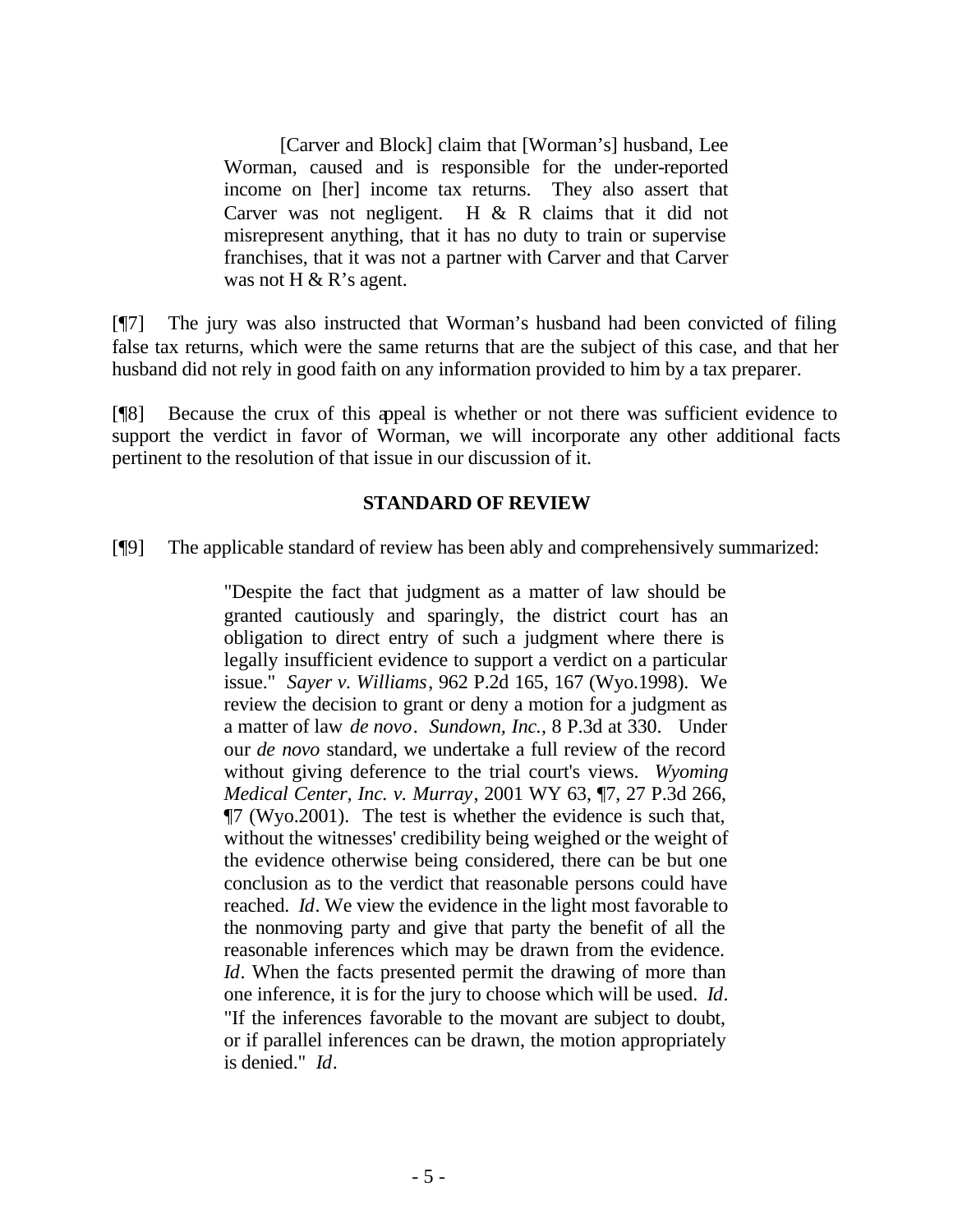*Dewey v. Wentland*, 2002 WY 2, ¶28, 38 P.3d 402, ¶28 (Wyo. 2002); *and see generally* 9A Charles Alan Wright & Arthur R. Miller, *Federal Practice and Procedure: Civil 2d* § 2540 (1995 and Supp. 2003).

### **DISCUSSION**

[¶10] In this appeal, Worman contends that there were many other sources of "damages" or "loss" to her, other than just "penalties and interest." The instructions, however, fixed the limits of damages in this case to "penalties and interest," and our analysis of the issue will not stray beyond that boundary. Our comprehensive review of the record revealed that the jury's award of general damages in the amount of \$2,500.00 can only be attributed to the very limited evidence that Worman paid in \$30,000.00 to cover unpaid taxes so that penalties and interest would not further accumulate on that unpaid tax, coupled with testimony that the tax actually due the IRS would have been about \$27,500.00. There is no evidence in the record that the IRS imposed "penalties and interest" on Worman in a formal sense. On the contrary, the communications Worman received from the IRS were clear that she was deprived of the \$2,500.00 because "the period in which we can legally assess tax has expired" for tax years 1991, 1992, and 1994. With respect to tax year 1993, the IRS explained that Worman's "claim" was disallowed because such claims cannot be allowed "if you file the claim more than three years after you file the return, or more than two years after you pay the tax, whichever is later."

[¶11] The instructions to the jury did not define what was meant by "penalties and interest." In some respects, those words are a phrase of art in the context of income taxation. *See* Michael D. Rose, John C. Chommie, *Federal Income Taxation*, §§ 13.24 - 13.30 (3rd ed. 1988). There is no evidence in the record of this case that the IRS imposed "penalties or interest" as contemplated by tax law. However, the jury's deliberations were not restricted by an instruction to that effect. Therefore, we must view the phrase "penalties and interest" as the jury, in this context, might more generally have understood it. The definition of "penalty" which we deem most pertinent in this sense is: "a sum of money made recoverable in a civil action by the state…for the less serious offenses not mala in se – compare FINE"; "disadvantage, loss, or hardship due to some action (as transgression or error)." *Webster's Third New International Dictionary* 1668 (1986). The pertinent definition of "interest" is this: "the price paid for borrowing money generally expressed as a percentage of the amount borrowed paid in one year…the money so paid…." *Id*. at 1178. In this regard, we have examined the record with great care and the evidence is clear that the \$2,500.00 at issue was retained by the IRS because the time in which such tax payments may be reclaimed by a taxpayer had expired. We agree with the district court that reasonable jurors could not have concluded that it was retained by the IRS as a penalty or as interest. To the extent Worman's evidence demonstrated negligence on the part of Carver and Block, and it cannot be denied that there was evidence to support such a claim, that negligence cannot be associated with Worman's failure to reclaim money that may have been owed her by the IRS, nor can it be categorized as "penalties or interest" even under the relaxed dictionary definitions of those words. Thus, the district court's decision to grant the motion for judgment as a matter of law was correct.